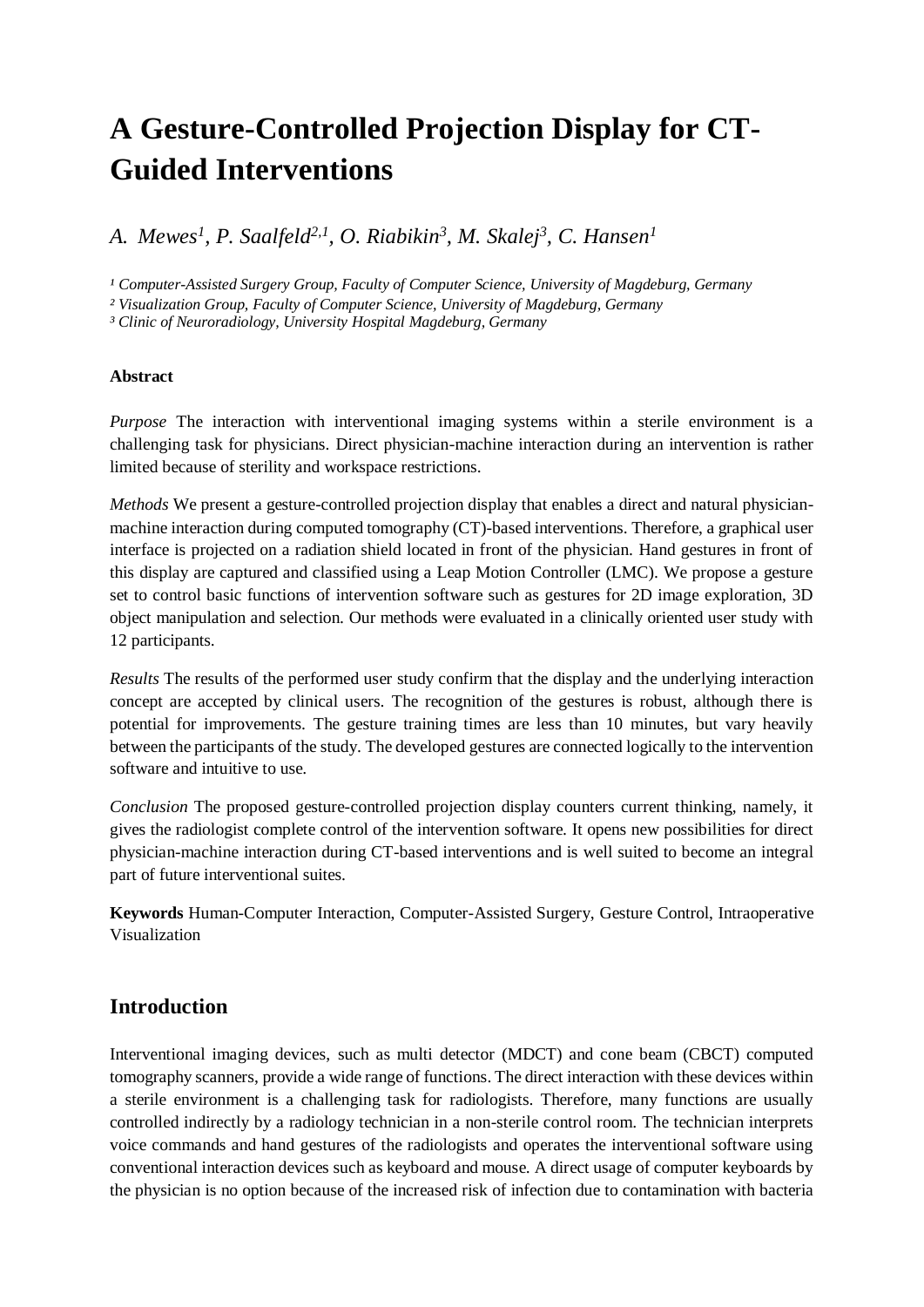[1, 2]. The indirect interaction is time-consuming, error-prone [3] and requires additional specialized personnel, which, e.g., causes higher treatment costs.

Nowadays, direct control of intervention software is only possible to a limited extent. Available interfaces usually consist of a control panel with buttons and joysticks, touch displays, and foot pedals. Using this setup, users of these systems perform different tasks, such as controlling the position of a Carm or the operating table, setting of acquisition parameters or triggering of scans. However, recent studies show that the use of those interfaces can disturb the workflow. According to Hübler et al. [3] radiologists may have to leave the sterile area in order to retrieve additional patient data on a separate workstation outside of the intervention room. Even the controller of the C-Arm and table is sometimes out of reach or blocked by another user, so that he cannot use it immediately.

To overcome the complexity of current interfaces available for the intervention software, we present a projector system with a Natural User Interface (NUI) based on visual gesture recognition, which enables radiologists to directly interact with the medical software on the radiation shield of the diagnostic device, which is usually straight next to or in front of them.



**Figure 1**: Concept of a projection display on a radiation shield directly controlled by the physician.

## **Related Work**

Methods for physician-computer interaction have been investigated for many years [4]. However, only a few groups address visualization and interaction within sterile environments. Wachs et al. [5] and Ritter et al. [6] presented a camera-based system featuring hand gesture control for the exploration of medical images. However, these systems offer only a small set of gestures and lack in accuracy and robustness.

Gesture control is an element of NUIs. As stated in [7], the term *natural* means that the user's behaviour and feeling during the interaction is close to real world interaction. A special case of NUIs are 3D UIs, which enable direct interaction with, e.g., a 3D model through special input or output devices. In our paper we focus on the input device. This can be physical, like a stylus for the planning of a surgery [8] or a method such as gesture input. For example, Soutschek et al. [9] and Kollorz et al. [10] recognized gestures with a time-of-flight camera to interact with 3D image data for intra-operative applications.

The introduction of affordable 3D interaction devices and robust depth cameras created new possibilities for touch-free interaction in the OR. Ebert et al. [11] introduced a system to control a medical image viewer by simple hand gestures and voice commands using the Microsoft Kinect. They propose a training of 10 min to get familiar with their system. Due to a recommended working distance of 1.2 m a large display is required for many tasks, which might cause space problems. Gallo et al. [12] and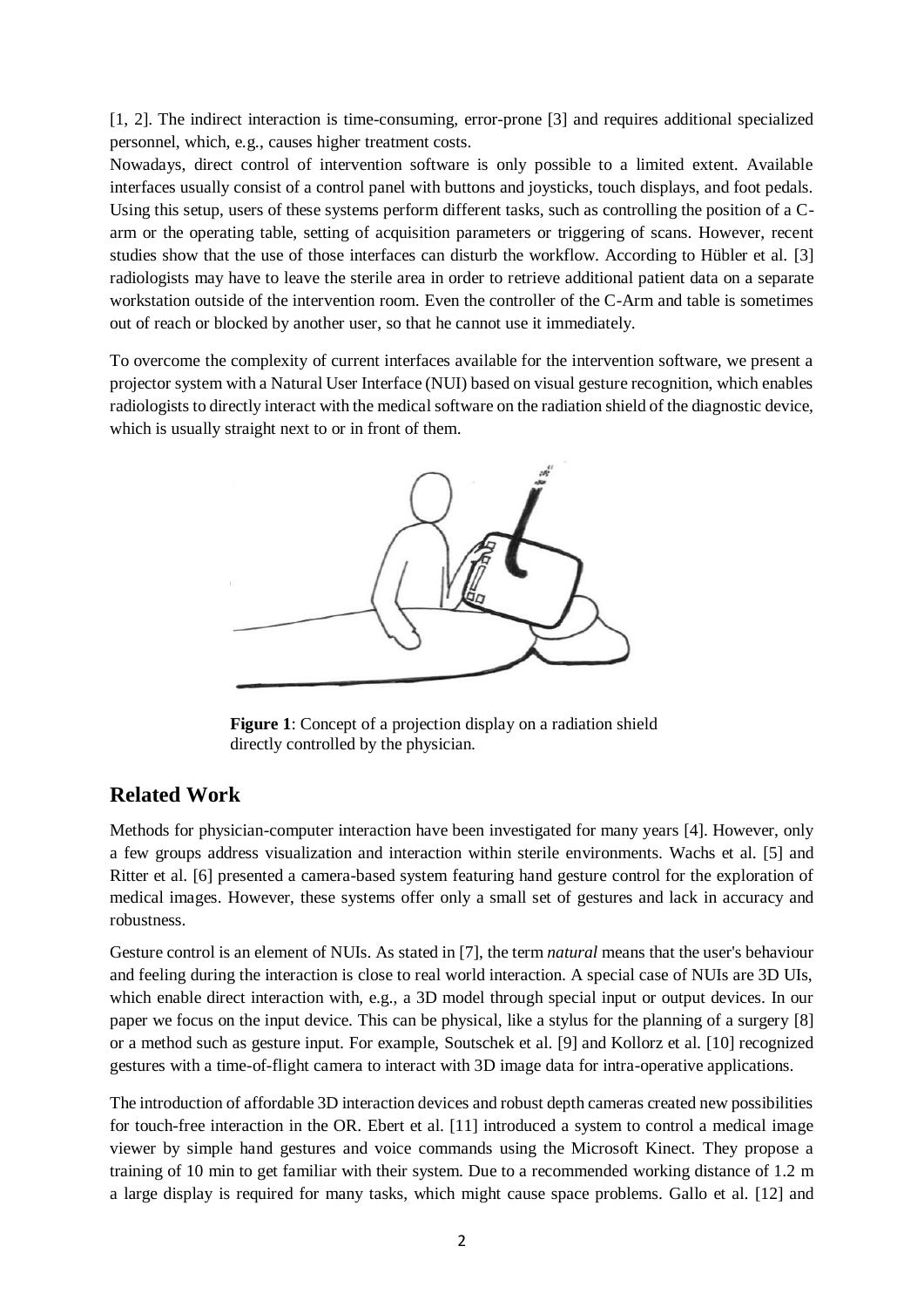Hötker et al. [13] proposed similar approaches using the Kinect. Gallo et al. additionally implemented filters to reduce signal noise and improve accuracy, Hötker et al. used supplementary voice commands for less ambiguity. A more sophisticated gesture recognition algorithm for the Kinect was presented and evaluated by Jacob et al. [14].

Bizzotto et al. [15] conclude that the Leap Motion Controller (LMC) is a useful device for interacting with medical software, i.e. OsiriX, in a sterile environment. The LMC is an affordable consumer product and specialized in interpreting arm, hand and finger movements as gestures. Bizzotto et al. point out the advantage of a better working distance and accuracy than a Kinect-based system. The training time for three gestures in usability tests was approximately 5 min. Mauser et al. [16] presented a concept for LMC-based gesture control that is utilized for radiologic image slicing, 3D model rotation and other functionalities with simple hand positioning and orientation gestures being mapped onto mouse events. The authors emphasize the high potential for the use of an LMC in intra-operative situations, but also the need for a careful use case analysis and appropriate gesture selection. Because their gestures were ambiguous, they believe that a lock/unlock gesture is mandatory. The approach seems promising, however, they did not evaluate their system in a user study. Another touchless image navigation system has been introduced by Rosa et al. [17] in the field of dental surgery. The authors compare the LMC interaction with a Kinect-based system and resume that the Kinect system leads to faster fatigue due to unnecessarily wider movements of the body and needs a larger distance to the screen.

Weichert et al. [18] performed accuracy measurements using the LMC by determining the deviation between the desired 3D position of a reference pen and the 3D position obtained by an LMC. In static test cases, the deviation was lower than 0.2 mm, in dynamic cases it was below 0.7 mm. The diameter of the reference pen used as tracked tool had no impact on the error. Similar results were found by Guna et al. [19], where the standard deviation was less than 0.5 mm in static test cases, but a significant drop in accuracy was recognized when samples were taken more than 250 mm above the LMC. However, to the knowledge of the authors, no group investigated the convenience of natural gesture interaction with a medical software using the LMC regarding usability aspects.

# **Materials and Methods**

We present a gesture-controlled projection display that enables a direct and natural physician-machine interaction during CT-based interventions. First, requirements for the system based on a workflow analysis are described. Second, the setup of our projection display is presented in detail. Third, the choice of supported 3D interaction tasks for our prototype is described. Finally, a gesture set to control basic functions of intervention software is proposed.

#### **Requirement Analysis**

An analysis and evaluation of the workflow in interventional radiology, in particular neuroradiological interventions, was performed within previous work of our group [3]. Therefore, a top view camera recorded the control panel of the CT scanner. A back view camera recorded the operators in total view. These cameras were equipped with microphones that recorded system sounds or discussions between users. In sum, 25 treatments were recorded. Among other things, the following observations were made:

- Users had to leave the sterile area in order to retrieve additional patient data (medical imaging data and diagnostic report) from a workstation outside of the sterile area
- Users tried to interact with an interaction device (touch panel, joystick, foot pedal) that is out of reach or blocked by another user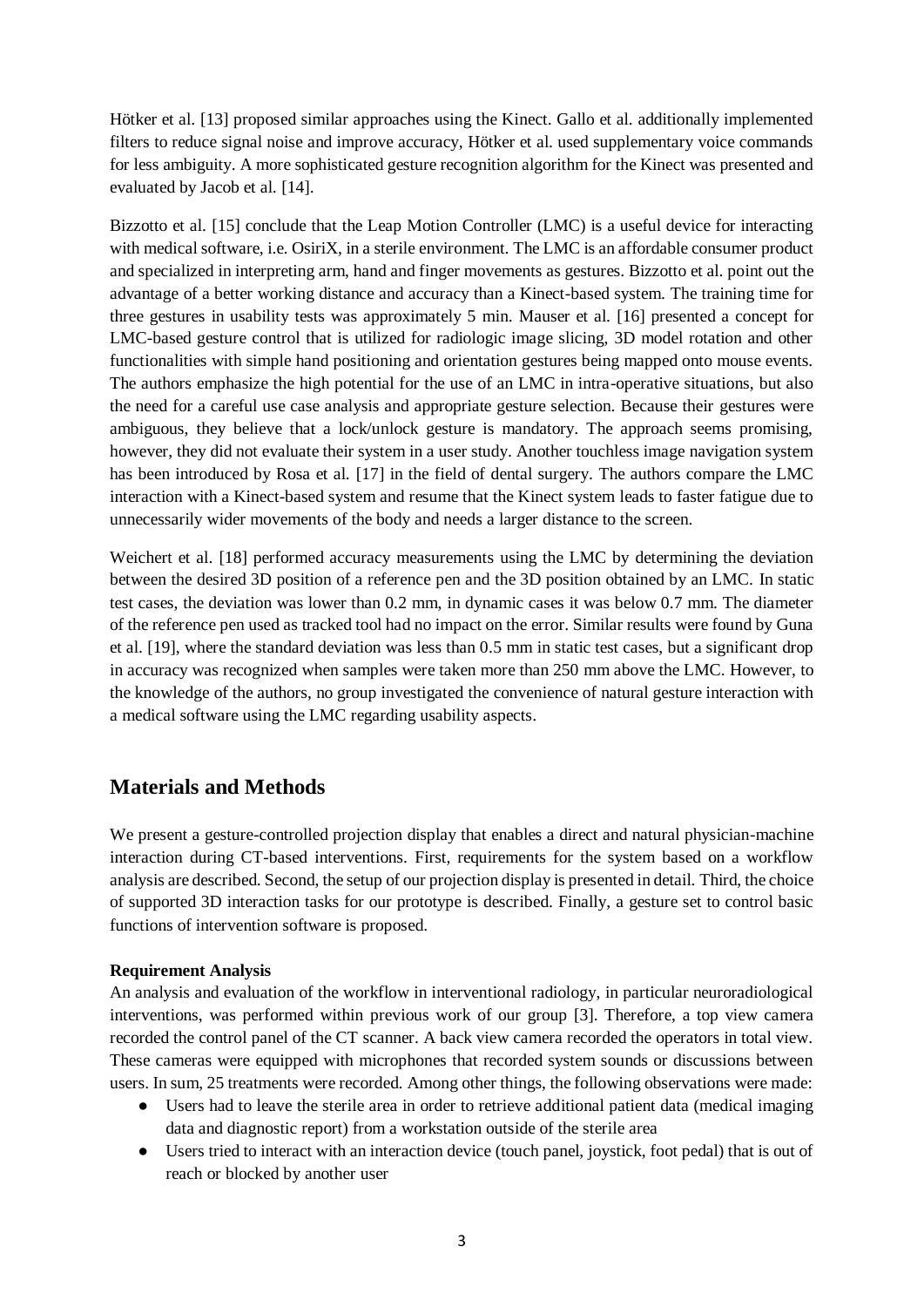Based on discussions with two interventional radiologists and a usability specialist the following requirements for physician-computer interaction during CT-based interventions were defined:

- *Clinical applicability*: The interaction should be possible within a sterile environment with limited space. It should not influence the workflow of interventions.
- *Accessibility*: The interaction device for the intervention software should always be reachable for the physician.
- *Usability*: The interaction task should be fast, convenient, not tiring and require a small amount of training.

The results of our workflow analysis and the subsequent discussions with our clinical partners lead to the development of a gesture-controlled projection display that is described in the following.

#### **Setup of Gesture-Controlled Projection Display**

For interaction with the medical software, we propose a set of natural gestures, which are recognized by a LMC. This depth sensor consists of two infrared cameras and three infrared LEDs inside an 80 mm x 30 mm x 11 mm casing and is attached to a PC. It has an interaction volume of approximately 0.5 m x 0.5 m x 0.5 m. By using the developer API of the LMC it is possible to detect a predefined set of four hand gestures, and it is also possible to define own gesture sets. The LMC is placed at the bottom of an acrylic glass screen and observes the user's hands from the bottom.



**Figure 2**: Setup of our prototype. The projector on the left is projecting the viewer software onto the radiation shield in the middle. Below the acrylic glass, the LMC is placed to recognize hand and finger gestures for the interaction.

<span id="page-3-0"></span>The viewport of the intervention software is projected onto the screen by an ASUS P1-DLP pico projector with a resolution of 1280x800 px. The acrylic glass screen is covered with a transparent projection foil (Modulor Opera) in order to provide good contrast. The resulting diagonal of the projection is approximately 0.5 m, which fits exactly inside the interaction volume of the LMC.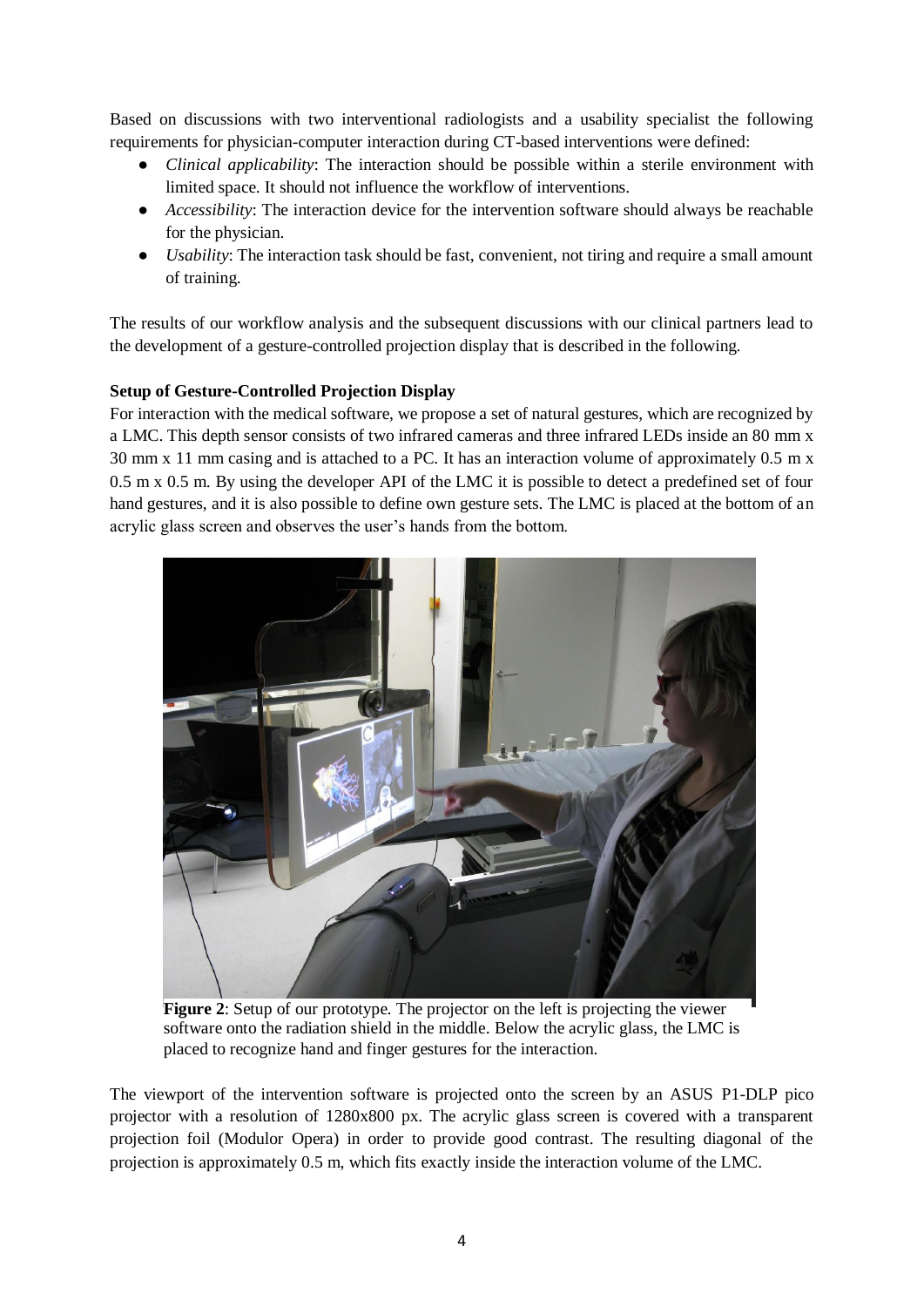To map hand and finger positions directly on the correct viewport coordinate of the display, we implemented a point-based calibration method that aligns the interaction volume of the LMC to the viewport. Therefore, the corners of the viewport are selected by the user and used as calibration landmarks.

#### **Choice of supported 3D Interaction Tasks**

Gestures for natural user interfaces have to be chosen very carefully depending on the use case. In this work, we propose natural gestures to control basic functions of intervention software. More specifically, we decided to limit the supported interaction tasks to the following basic functions of intervention software:

- Navigation within a stack of radiologic images, including slicing, zooming and panning of 2D slices
- Manipulation of 3D planning models, including rotation, zooming and panning
- Selection of virtual objects such as buttons

3D and 2D viewers are separated and arranged side by side on the screen, as shown in **[Figure 3](#page-4-0)**. The software provides visual feedback on which interaction zone the gesture is focused. This might help to prevent confusion due to the fact that there should be no unlock gesture, which implicates potentially misinterpreted gestures.



<span id="page-4-0"></span>**Figure 3**: Screenshot of the intervention software that is used in the user study. The left interaction zone shows a 3D model of the liver vasculature (portal vein and hepatic vein), and a primary liver tumor in the left liver lobe. The right interaction zone shows a corresponding CT slice that was selected by a user and an icon that indicates the active interaction zone.

#### **Defining a Set of Natural Gestures**

We aim to create a natural user interface based on hand gestures. Therefore, we defined our gestures with the assistance of an expert working in the medical application domain. For this, we presented the desired basic functions of intervention software and discussed several possibilities to realize them with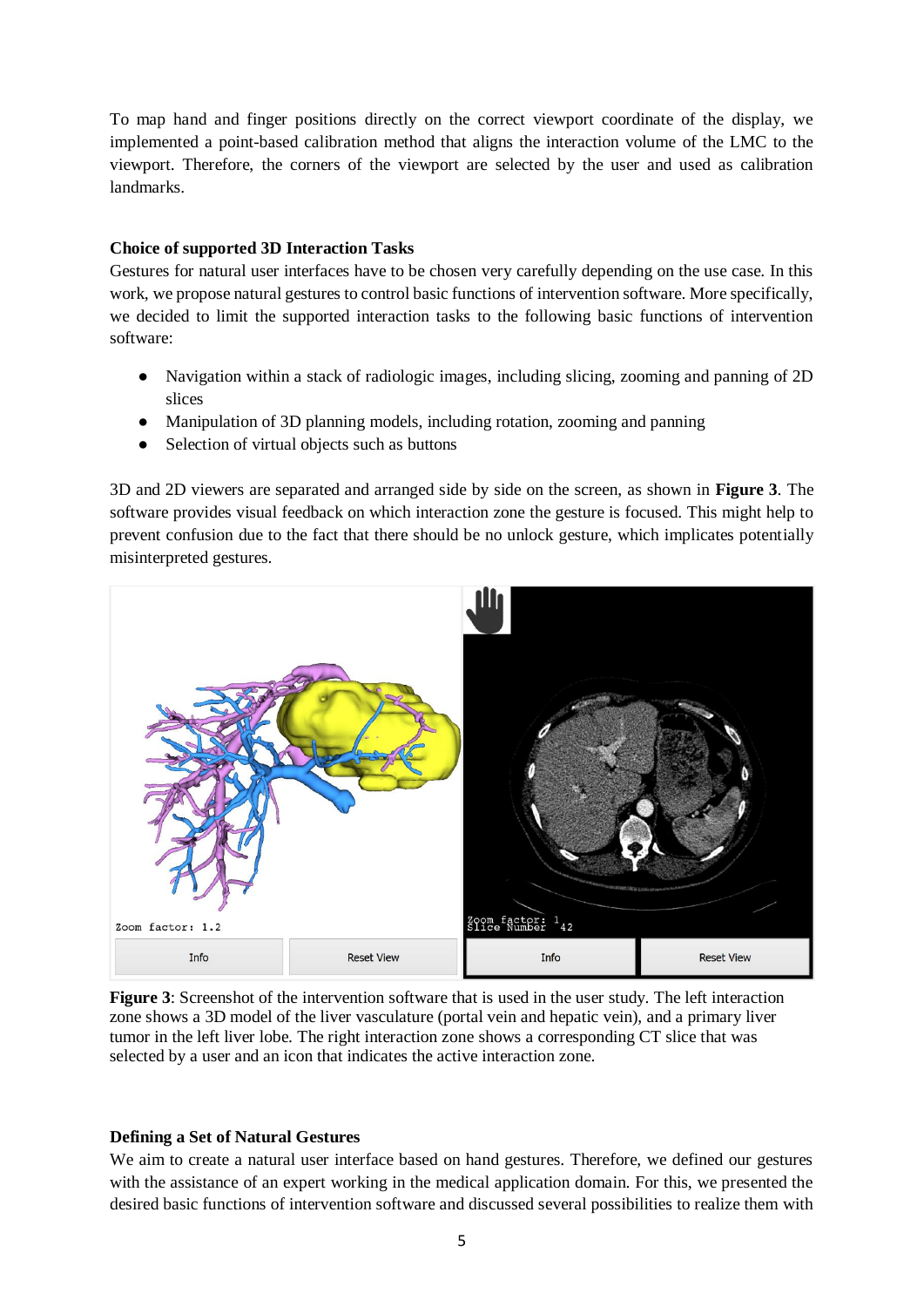gestures. The expert was asked to perform the gestures accompanied by questions regarding aspects of Nielsen et al. [20], who propose that gestures for human-computer interaction should be, amongst other things, metaphoric. They should be not stressing to the user, logically connected to the software



<span id="page-5-0"></span>**Figure 4**: Gesture set: a) continuous 3D rotation - freely rotating hand while grabbing; b) discrete 3D rotation - swiping up, down, left, right; c) zooming and panning - translating fist up, down, left right, forward, backwards; d) slicing - drawing circle with index finger clockwise or counter clockwise; e) point and click.

functions, easy to remember, and self-descriptive. Our gesture set is therefore inspired by the interaction with real objects. This way, it is easy to remember and the level of intuitiveness is high. To rotate a 3D object continuously, the user has to perform a *grab gesture* with half a closed fist, as if he or she was grabbing it in reality, and rotate the hand **[\(Figure 4a](#page-5-0))**. A discrete 45° rotation gesture is a *swipe gesture* in up/down or left/right direction **[\(Figure 4b](#page-5-0)).** This is inspired by a globe rotation, but in two dimensions. Zooming is done equally in the 3D and 2D view by virtually grabbing the 3D object or the slice, respectively, with a fully closed fist and pulling it out or pushing it towards the screen (*fist gesture*, **[Figure 4c](#page-5-0)).** Slices can be moved vertically and horizontally with this gesture as well. The user can change the slices by drawing circles with his index finger clockwise or counter clockwise (*circle gesture,*  **[Figure 4d](#page-5-0)**). This is analogous to turning/rotating a large control knob. The radiuses of the circles are mapped onto a step size while cycling through the images. For selection tasks, the user has to perform a *pointing gesture* with the index finger extended towards the object, and by hitting the non-extended middle finger with the thumb a single click is executed (**[Figure 4e](#page-5-0))**.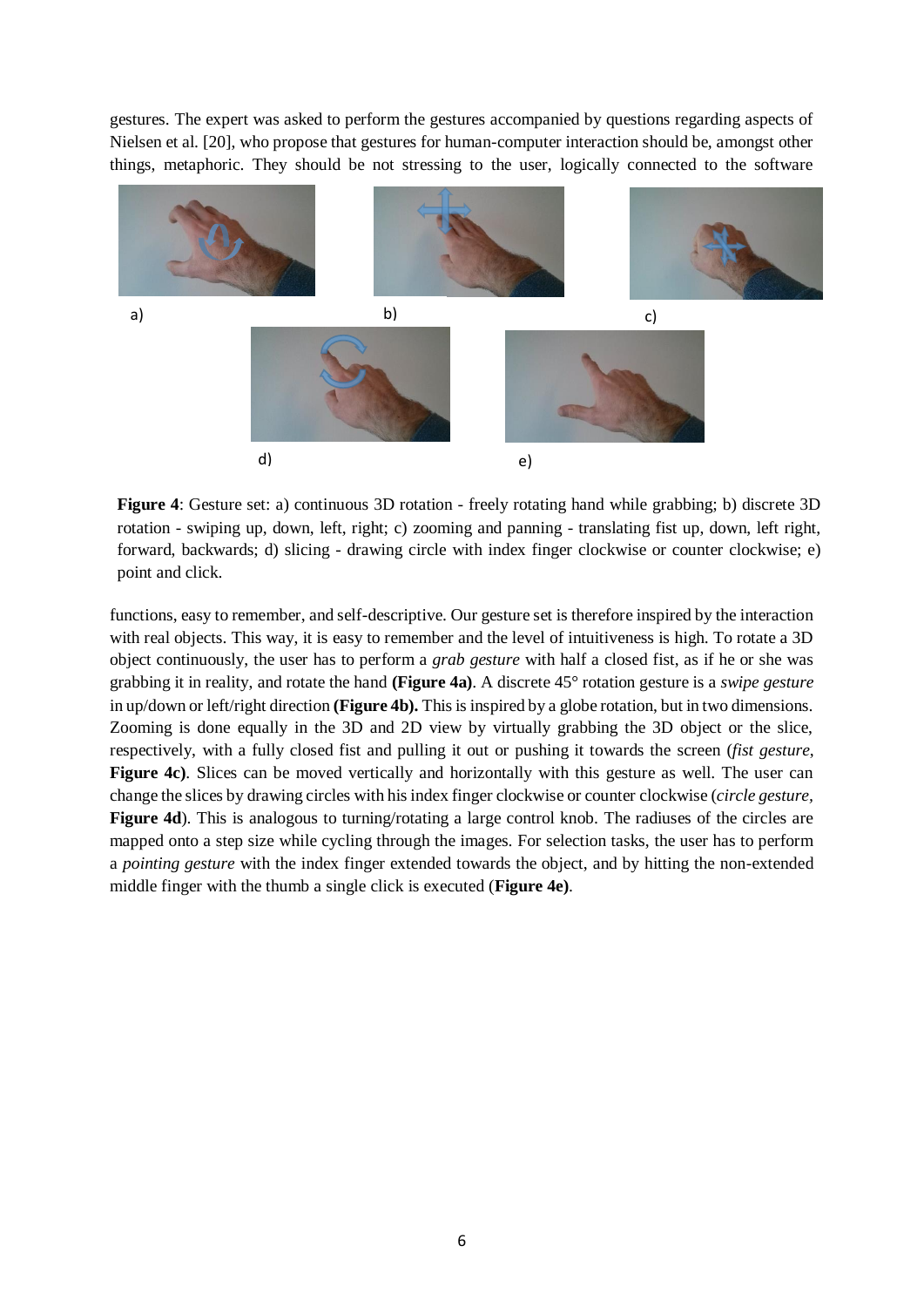# **Evaluation**

We conducted a user study to evaluate the applicability of our gesture set for the described functions. The study was divided into two parts, a pilot study and a main study.

#### **Pilot Study**

The pilot study was conducted with two medical students and a usability specialist. Participants were asked to execute tasks which correspond to each gesture. During the execution they should comment about the intuitiveness and usability of the gestures using the Think Aloud protocol [21]. Despite mostly positive feedback, the pilot study revealed problems regarding the *grab gesture*. On the one hand, the participants stated that the recognition of the gesture was not reliable, which lead to frustration. On the other hand, they noted that continuous rotation is not absolutely necessary. Hence, the *swipe gesture* for discrete 3D object rotation is introduced in the main study. Both gestures were tested and are compared in the result section. The training time was not extraordinarily long  $(< 10 \text{ min})$ , thus it was not further investigated.

#### **Experimental Design**

To determine the intuitiveness of the gesture set, an approach similar to Nielsen et al. [20] was followed. The different functions of the software as well as the available gestures were shown to the participants. Subsequently, each participant was asked to assign the gestures to the functions. The errors of the assignments were counted to get a measurement for the self-descriptiveness.

The applicability of the gestures was evaluated using eight tasks, which were modeled by scenarios from the workflow of CT-based interventions. These scenarios were obtained together with an expert in the medical application domain, and based on observations and results of our previously conducted workflow study [3]. The tasks were stated in a within-subjects manner. To prevent influences through learning effects, tasks were presented in a randomized order. This was also necessary because the tasks varied in difficulty. For example, the participants were asked to set a specific slice in the 2D viewer or to find out the range of slices in which a liver tumor can be found. In addition, the tasks varied in the amount of successive gestures, which had to be performed to solve it. Examples are the continuous rotation of the 3D model to a given orientation (one gesture) or the usage of the *swipe gesture* to rotate the object to a given orientation and, after that, to show additional information by using the *point gesture* to click a button (two gestures). In addition, all experiments were video-recorded to measure the time of each individual gesture and to collect verbal comments.

We created a questionnaire to collect qualitative information about the users' professional experience, especially with gesture interaction or radiological images. In addition, two questionnaires with a fivepoint Likert scale (--, -, 0, +, ++) were used. The first states gesture-specific questions inspired by [20] regarding usability aspects mentioned in the requirement analysis. For each gesture, the participants had the possibility to leave a comment in the questionnaire.

The second questionnaire is based on the short version of the usability questionnaire ISONORM 9241/10 [22]. This questionnaire contains questions regarding aspects of usability, e.g., *suitability for the task*, *self-descriptiveness* and *error tolerance*. The questionnaire was adjusted to be applicable to our prototype. For example, our software has no features regarding *individualization* and therefore these questions were removed. Finally, the participants who were physicians could state if they could imagine using the gesture-controlled projection display in the operation room.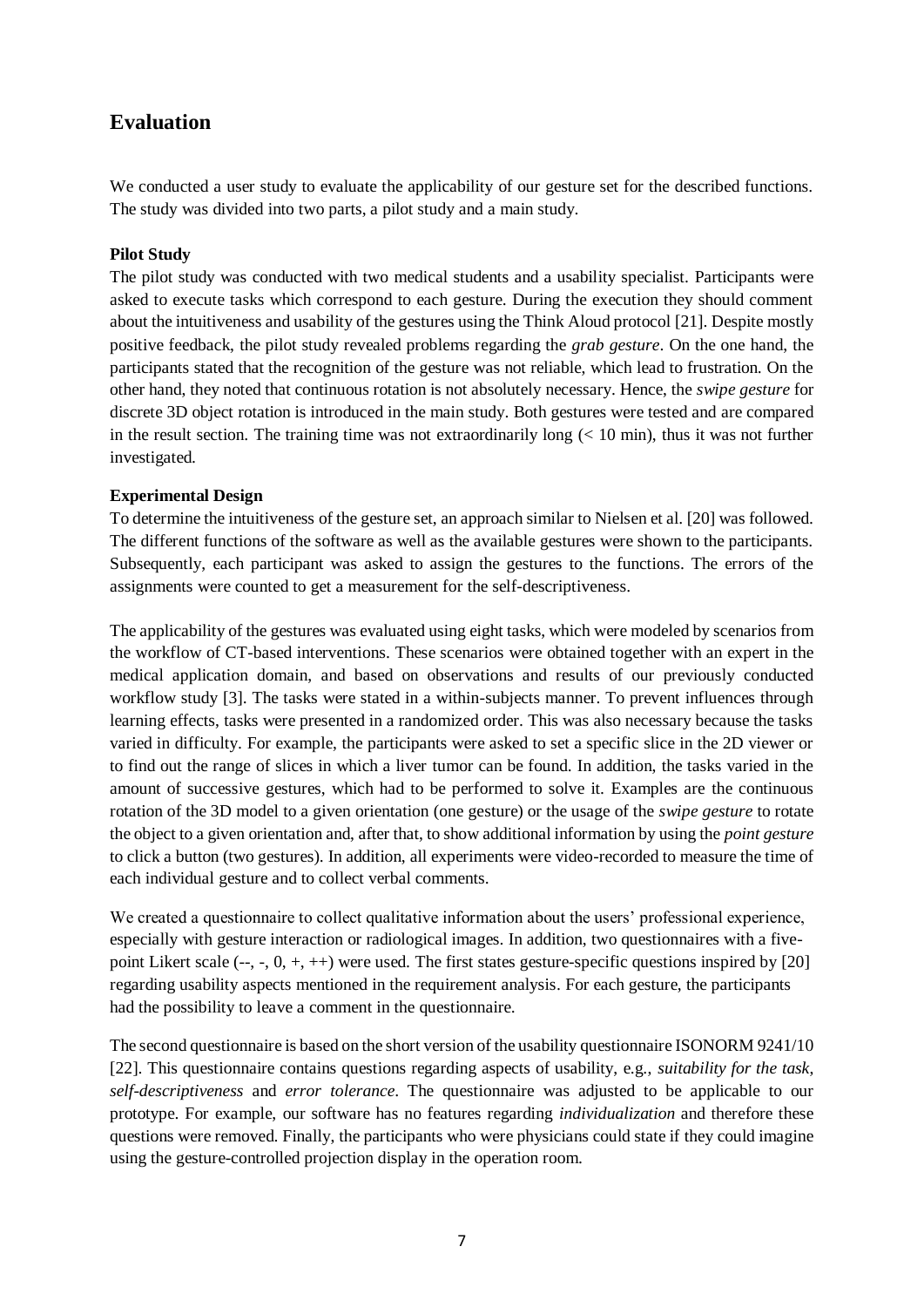The experiment was performed as follows: First, the setup of the gesture-controlled projection display was described to the participant. Thereby, the different functions of the 2D and 3D viewer were explained. Second, the gestures were shown on a piece of paper (similar to **[Figure 4](#page-5-0)**) and the assigned control of each gesture was explained. Third, in the unlimited training phase, the subjects practiced the gestures one at a time with advice from the test supervisor until they felt comfortable with the usage of the software. After the training phase, which lasted 10 min maximum, the participants were asked to solve eight interaction tasks such as shown in **[Figure 2](#page-3-0)**. Finally, the questionnaires were handed out to the participants.

# **Results**

So far, software for CT-based interventions is of limited value during the intervention because a wide range of functions could only be controlled indirectly by a radiologic technician in the control room. In this work, we analyzed the workflow of CT-based interventions, developed a prototype for a gesturecontrolled projection display, defined an appropriate gesture set for basic functions of medical intervention software, and evaluated our methods in a clinically-oriented user study.

The pilot study showed that the robustness of both 3D rotation gestures was insufficient for untrained users. Hence, we decided to improve the recognition algorithm for the main study. Our subject pool for the main study consisted of 12 participants with an age ranging from 21 to 41 years  $(\emptyset$  26.4), eight were male and four female, nine participants were right-handed, three left handed. Six participants had a technical background in the field of medical engineering, four were medical students and two were radiologists. One radiologist had two, the other sixteen years of clinical experience. 42% (5 of 12) of the participants stated that they have many years of experience with medical software, 92% (11 of 12) with two-dimensional medical datasets, and 75% (9 of 12) with 3D models.

The gesture assignment tasks to quantify the self-descriptiveness of the gesture set resulted in  $\varnothing$  2,6 (min 0, max 6) errors. Almost all participants (10) assigned the *point gesture* correctly. Most errors were made with the *swipe gesture*. Here, only one participant assigned the gesture correctly.

The duration of each task was analyzed to get the time for each gesture. **[Table 1](#page-7-0)** provides an overview of mean, shortest, and longest time, and the standard deviation from all participants.

|                    | circle gesture | fist gesture | grab gesture | <i>pointing gesture</i> | <i>swipe gesture</i> |
|--------------------|----------------|--------------|--------------|-------------------------|----------------------|
| Mean value         | 32s            | 37s          | 92s          | 6s                      | 72s                  |
| Min                | 4s             | 2s           | 5s           |                         | 14s I                |
| Max                | 160s           | 146s         | 245s         | 52s                     | 145s                 |
| Standard deviation | 32s            | 33s          | 60s          | 9ς                      | 49s                  |

<span id="page-7-0"></span>**Table 1**: An overview of the measured times. The tasks were analyzed to get the times for each gesture. The mean value, min, max, and standard deviation are illustrated.

The standard deviation is high, especially with the *grab* and *swipe gesture*. This is presumably because the participants have varying experience with gesture interaction. This argument is supported by the different training times the participants needed.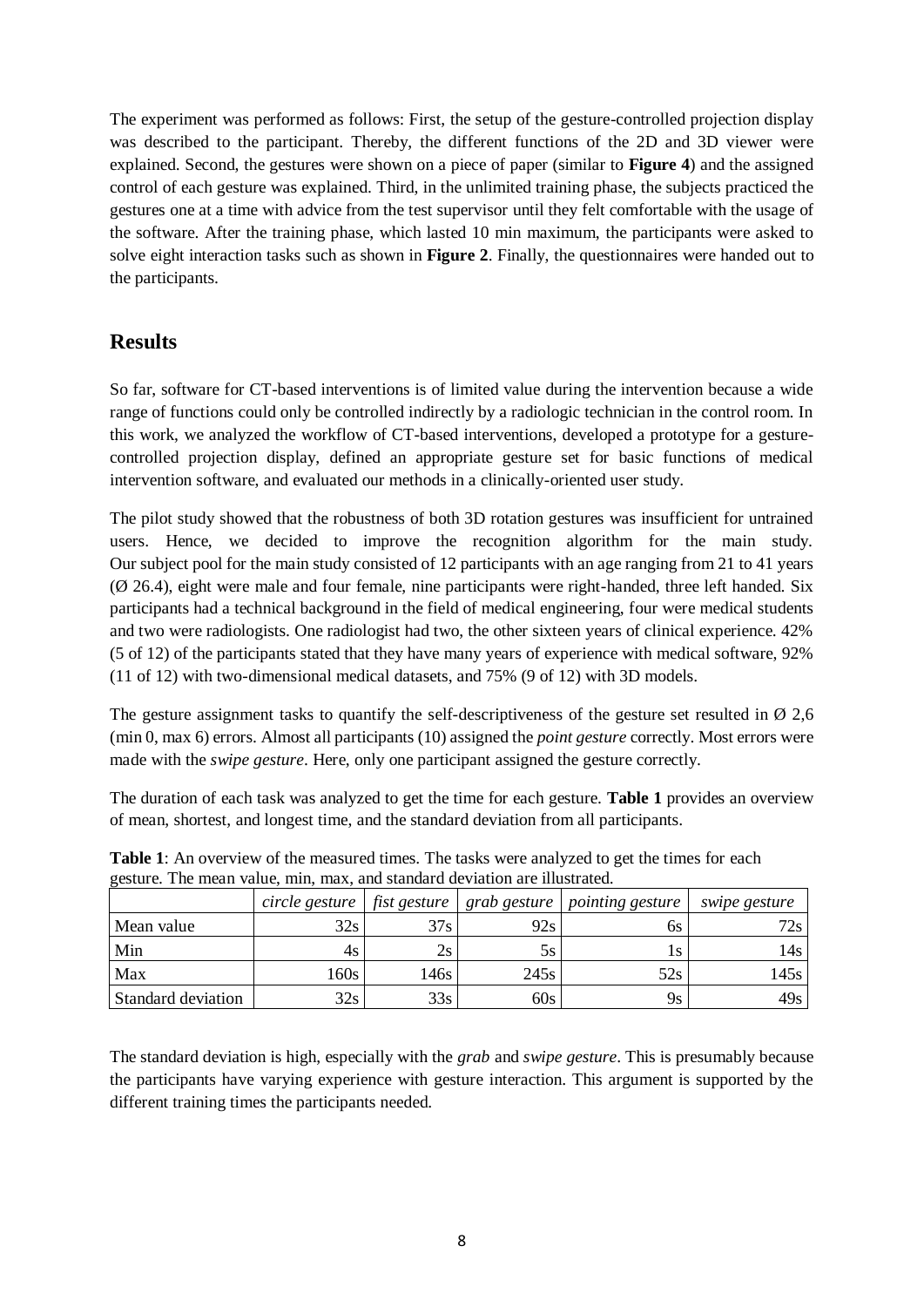For an analysis of the answers of both questionnaires, the five-point Likert scales were substituted with numerical values from -2 to 2. The individual questions for each gesture are summarized to obtain a gesture-specific rating. An overview of the ratings of each individual gesture is shown in **[Figure 5](#page-8-0)**.

The different aspects of usability in the second questionnaire are evaluated in a similar way. The questions regarding the same aspect are summarized. The results are shown in **[Figure](#page-8-1) 6**.



<span id="page-8-0"></span>**Figure 6**: The boxplots give an overview about five-point Likert scale feedback from the participants for each gesture. The Likert values  $(-, -, 0, +, ++)$  were replaced with numerical values from  $-2$  to 2.



<span id="page-8-1"></span>**Figure 5**: Overview of the results of the usability questionnaire (based on [1]). The boxplots for the usability aspects *suitability for the task* (ST), *self-descriptiveness* (SD), *conformity with user expectations* (UE), *suitability for learning* (SL), *controllability* (CO) and *error tolerance* (ET) are shown. The Likert values  $(-, -, 0, +, ++)$  were replaced with numerical values from  $-2$  to 2.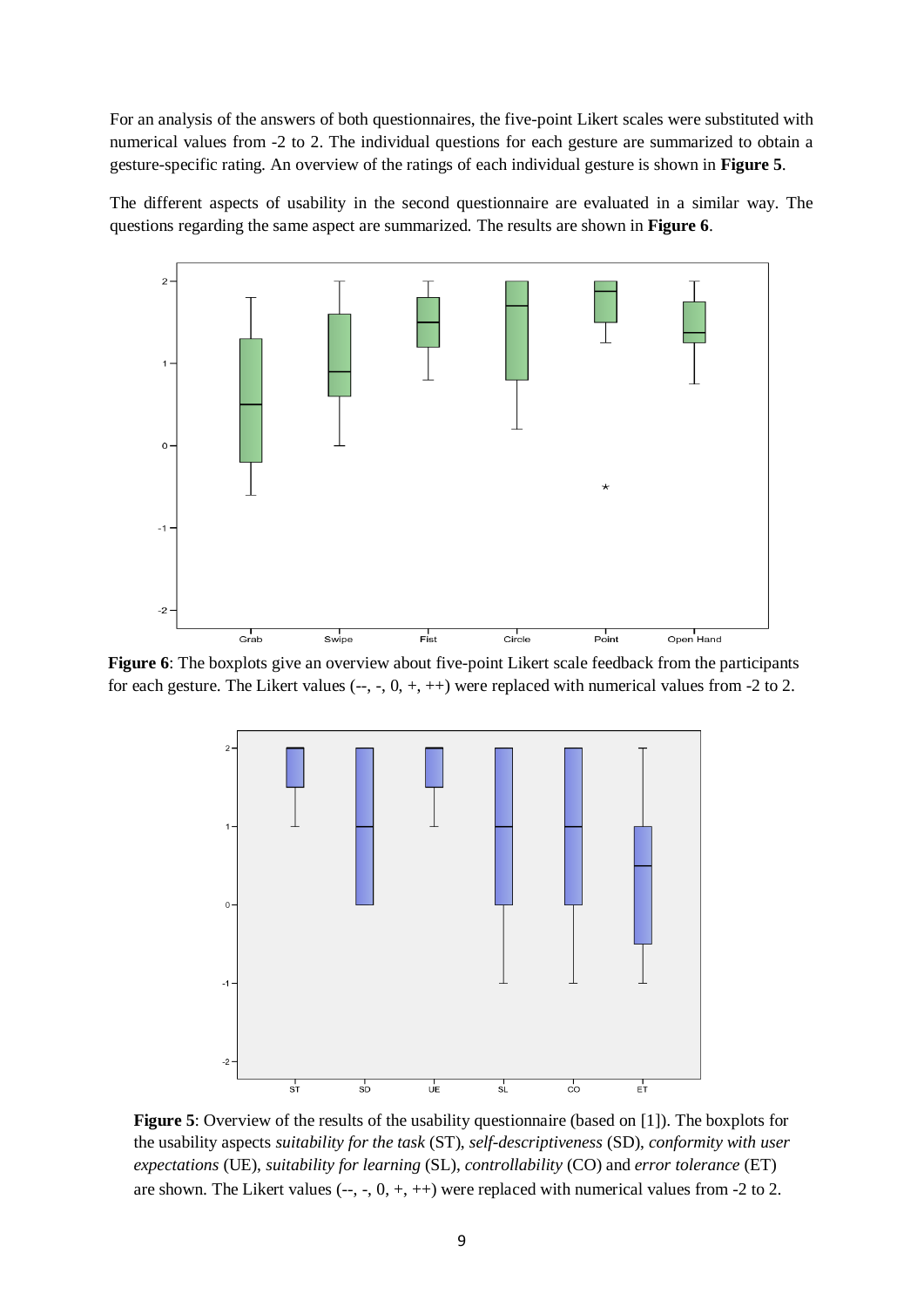The two physicians stated that they could imagine using the gesture-controlled projection display in the operation room. Other comments to the gestures are summarized in **[Table 2](#page-9-0)**.

| grab gesture         | simple and logical<br>$^{+}$<br>principle of grabbing is intuitive<br>$+$<br>continuous rotation in real time<br>$+$<br>tiring after a while<br>robustness of the gesture                                                                                  |
|----------------------|------------------------------------------------------------------------------------------------------------------------------------------------------------------------------------------------------------------------------------------------------------|
| swipe gesture        | similar to touchpad, hence, easy to use, easy to learn, not as many degrees<br>$+$<br>of freedom as the grab gesture but better in practice<br>finger position is too important, fixed rotation degree is problematic, maybe<br>a possibility to adjust it |
| fist gesture         | easy to use and predictable, works well with the LMC<br>$+$<br>start and endpoint not clear, problematic during zooming                                                                                                                                    |
| <i>point gesture</i> | easy, simple and reliable<br>$^{+}$<br>some participants had problems with the click motion, because the LMC<br>could not identify it                                                                                                                      |
| circle gesture       | easy, precise, robust<br>$^{+}$<br>the mapping of the circling radius to the slicing steps is very useful<br>$^{+}$<br>one participant stated that this gesture works best<br>$^{+}$                                                                       |

<span id="page-9-0"></span>**Table 2**: Pros and cons based on the comments of participants.

# **Discussion**

An interesting result of the main study is that the mean times of the grab and the swipe gesture differed by 20 seconds. Additionally, the standard deviation of the grab gesture is higher, which supports the results of our pilot study. The difficulties of the *grab gesture* are also shown in the results of the gesturespecific questionnaire (**[Figure 5](#page-8-0)**). Further, the participants stated that, even if the grab gesture is intuitive and logical, they had problems with the continuous 3D rotation. In the case that the rotation was restricted by their hand joints, they had to release the object, place the hand to a new position, grab again and rotate further. Then, it occurred that the object was not released correctly and a false-positive *grab gesture* was performed, which lead to frustration. The swipe gesture, however, is well known from handheld devices and therefore easy to use and natural for most users. For this reason, we recommend to use the swipe gesture for 3D object rotation if a discrete rotation is sufficient.

Another interesting aspect is that the motor coordination of some participants did not seem to be adequate to perform all gestures correctly. Especially the continuous 3D rotation was problematic, although it was inspired by grabbing and rotating a real object. Because some users could adapt to the restrictions of the *grab gesture* more quickly than others, the training times differed noticeably. Thus, we conclude that the gesture for the continuous 3D rotation must be further improved to be more robust and less tiring. Therefore the requirement "Usability" is partly not met, but will be addressed in the next iteration cycle.

During CT-guided interventions, ergonomic aspects are vitally important. In particular, the interaction between radiologist and intervention software plays a major role for the implementation of complex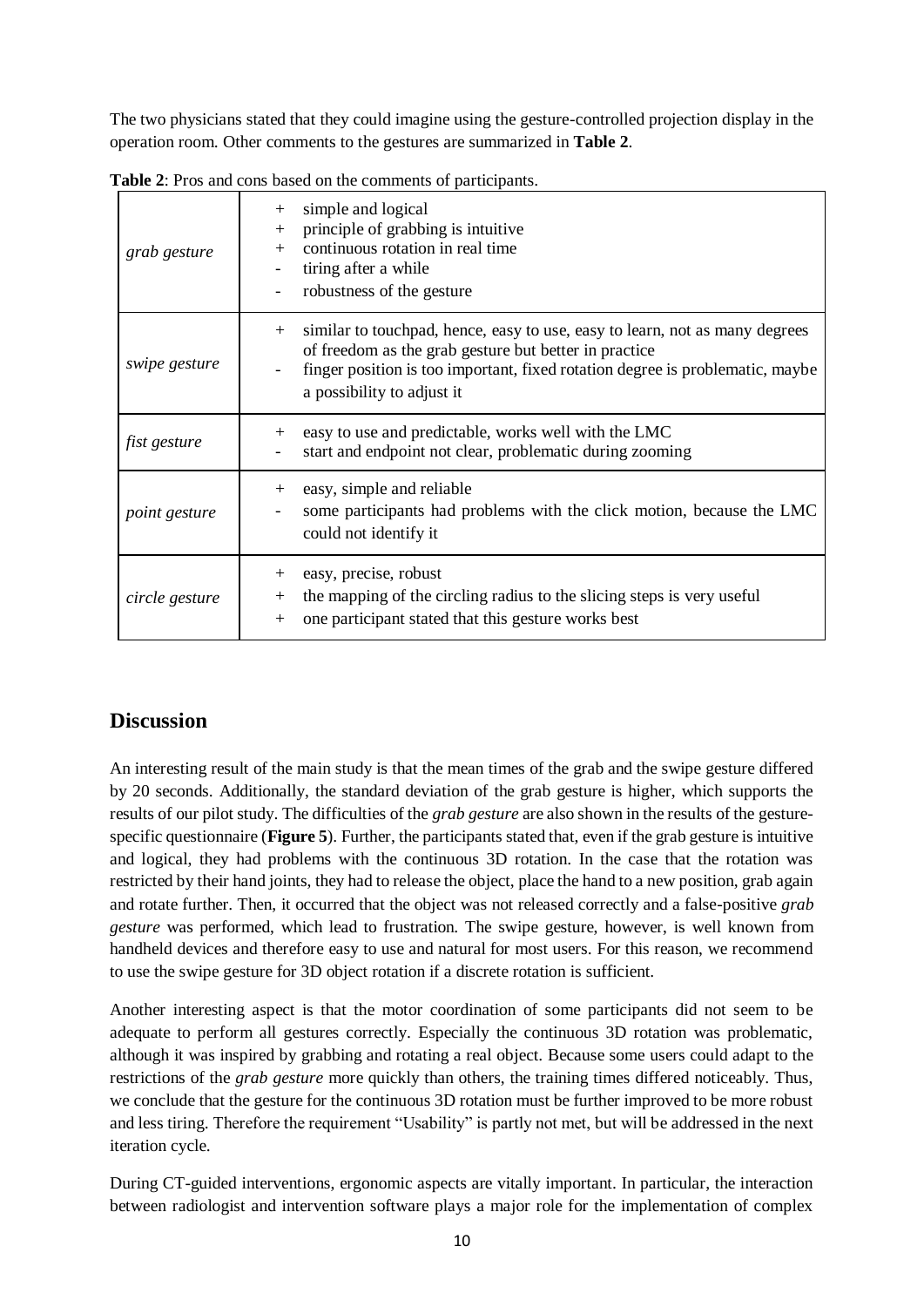interventions. The use of the presented gesture-controlled interaction display would be highly advantageous for the improvement of surgical and radiological workflows through a central user interface. In addition, our concept could lead to improved hygiene in the intervention room because radiologists use a touchless interaction tool and thus do not need to touch any additional interaction devices (such as touch-screen or keyboard) whose sterility can only be ensured through extensive cleaning or sterile protective foils.

The technical setup of our projection display is a concept, which will be better integrated in the future. A compact mounting of the projector onto the radiation shield is required to minimize the effort when repositioning. This will further increase the clinical applicability. Anyway, the projection on the shield is always accessible for the radiologist (see requirements).

The results of our work have the potential to optimize the ergonomic conditions for interventional radiologists and possibly increase the safety of interventions. However, the integration into a standardized visualization and interaction concept is an important challenge for the applicability in the intervention room. User interface elements and gestures must be consistent and clear. A standardization for gesture-controlled systems in the OR is of utmost importance; it would require the involvement and cooperation of usability engineers, medical software developers and clinical users from different disciplines.

## **References**

- 1. Rutala WA, White MS, Gergen MF, Weber DJ (2006) Bacterial contamination of keyboards: efficacy and functional impact of disinfectants. Infection control and hospital epidemiology : the official journal of the Society of Hospital Epidemiologists of America 27(4): 372–377
- 2. Schultz M, Gill J, Zubairi S, Huber R, Gordin F (2003) Bacterial contamination of computer keyboards in a teaching hospital. Infection control and hospital epidemiology : the official journal of the Society of Hospital Epidemiologists of America 24(4): 302–303
- 3. Hübler A, Hansen C, Beuing O, Skalej M, Preim B (2014) Workflow analysis for interventional neuroradiology using frequent pattern mining. In: 13. Jahrestagung der Deutschen Gesellschaft für Computer- und Roboterassistierte Chirurgie (CURAC), pp 29–31
- 4. Bernhard Preim, Charl Botha (2014) Chapter 5 Human-Computer Interaction for Medical Visualization. In: Preim B, Botha C (eds) Visual Computing for Medicine (Second Edition), Second Edition. Morgan Kaufmann, Boston, pp 177–225
- 5. Wachs JP, Stern HI, Edan Y, Gillam M, Handler J, Feied C, Smith M (2008) A gesture-based tool for sterile browsing of radiology images. Journal of the American Medical Informatics Association : JAMIA 15(3): 321–323
- 6. Ritter F, Hansen C, Wilkens K, Köhn A, Peitgen HO (2009) User Interfaces for Direct Interaction with 3D Planning Data in the Operation Room. Journal of i-com (Zeitschrift für interaktive und kooperative Medien) 8(1): 24–31
- 7. Wigdor D, Wixon D (2011) Brave NUI World: Designing Natural User Interfaces for Touch and Gesture, 1st. Morgan Kaufmann Publishers Inc, San Francisco, CA, USA
- 8. Alexandra Baer, Antje Hübler, Patrick Saalfeld, Douglas Cunningham, Bernhard Preim (2014) A Comparative User Study of a 2D and an Autostereoscopic 3D Display for a Tympanoplastic Surgery. In: Proc. of Eurographics Workshop on Visual Computing for Biology and Medicine (EG VCBM), pp 181–190
- 9. Soutschek S, Penne J, Hornegger J, Kornhuber J (2008) 3-D gesture-based scene navigation in medical imaging applications using Time-of-Flight cameras. In: Computer Vision and Pattern Recognition Workshops, 2008. CVPRW '08. IEEE Computer Society Conference on, pp 1–6